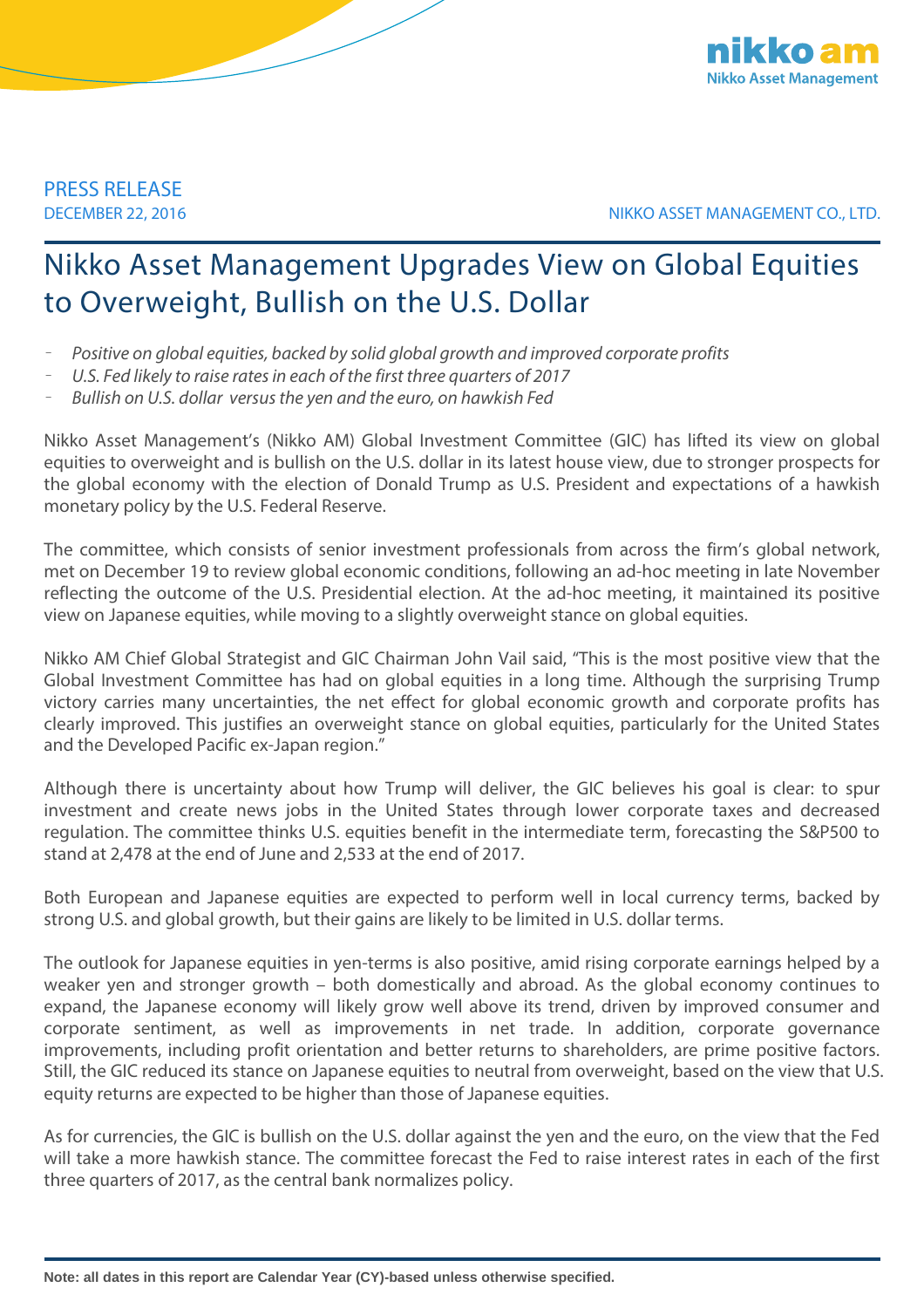The Bank of Japan is expected to take a less dovish monetary stance, but remain dovish relative to the Fed, undermining the Japanese currency. The GIC forecasts the yen to weaken further to 123 against the U.S. dollar at the end of June and to 125 at the end of December 2017. Meanwhile, the committee forecasts the euro to stand around parity by the end of June and at 0.98 against the U.S. dollar at the end of 2017.

For bonds, the GIC expects G-3 (Japan, the Eurozone and the U.S.) yields to continue rising through 2017 as the Bank of Japan, the European Central Bank and the Fed are expected to be more hawkish. For U.S. 10 year Treasuries, the committee's forecast for the end of June is 2.85 percent, while those for 10-year Japanese government bonds and German bunds are 0.25 percent and 0.65 percent, respectively. The GIC believes the BOJ will shift up its 10-year JGB target by 20 basis points in both the 2<sup>nd</sup> quarter and 4<sup>th</sup> quarter.

The committee meets on a quarterly basis to review its view of global economic conditions. Based on the findings of its senior investment professionals around the world, the firm periodically reconsiders house views on major global markets and asset classes.

The committee's main forecasts<sup>[1](#page-1-0)</sup> at this time are:

U.S.: Half-year GDP growth (January to June 2017) of 2.5 percent half-on-half seasonally adjusted annual rate (HoH SAAR), with the S&P 500 rising 10.7 percent in dollar terms over the next six months to June 2017.

Japan: Half-year GDP growth of 1.9 percent HoH SAAR, with TOPIX rising 10.1 percent in yen terms over the next six months to June 2017.

Eurozone: Half-year GDP growth of 1.9 percent HoH SAAR, with MSCI Europe rising 8.0 percent in euro terms over the next six months to June 2017.

<sup>1</sup> Total return from the base date of December 15, 2016

Nikko Asset Management's entire house view report.

<span id="page-1-0"></span><http://en.nikkoam.com/articles/2016/12/house-view-bullish-on-global-equities-and-the-usd-in-2017>